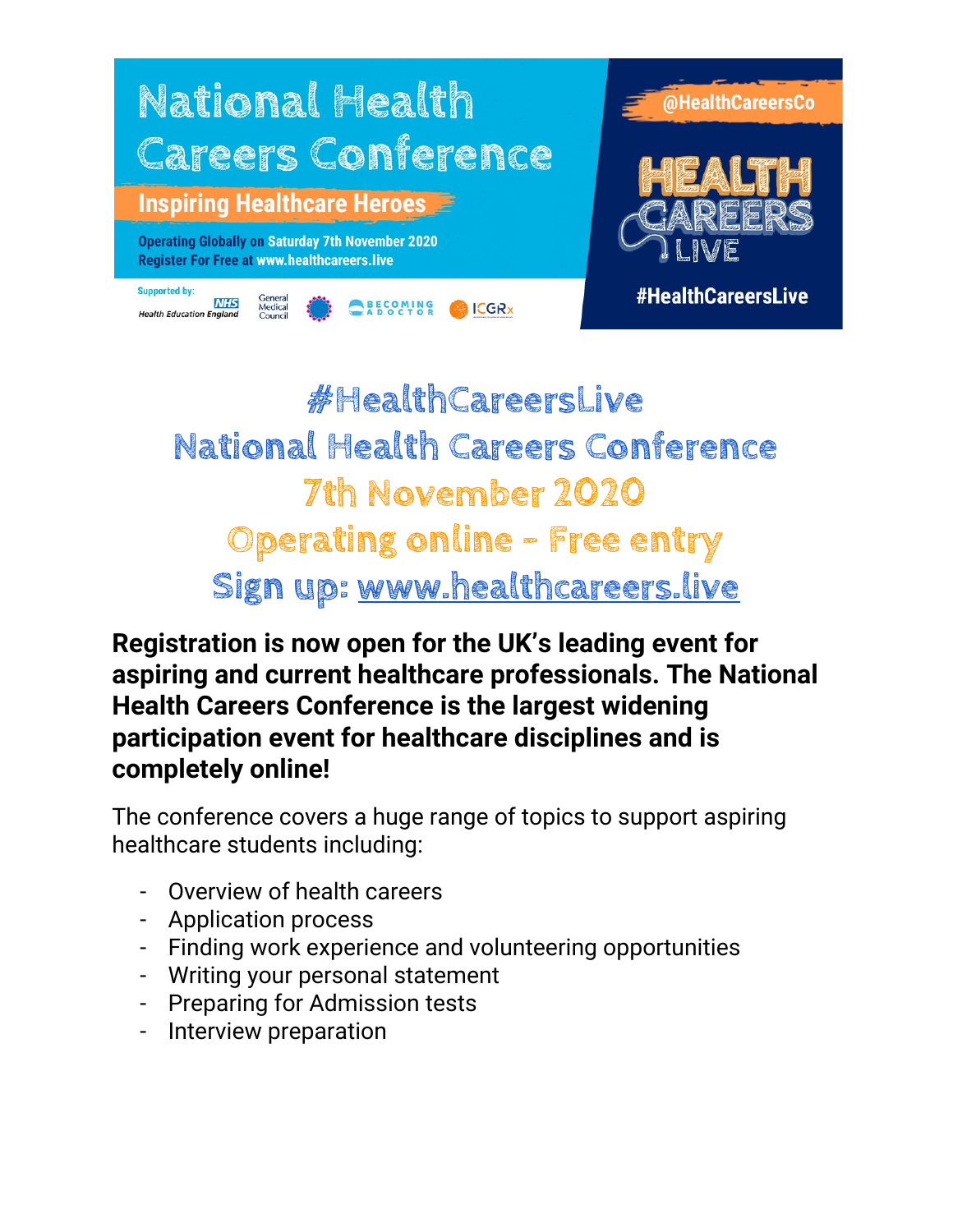We would appreciate your support in sharing this with students who are interested in a career in healthcare

The programme places a focus on accessibility for attendees. It is **free of charge** for aspiring healthcare professionals to register, as well as all staff members and parents/guardians.

**Health Careers Live has recently created the Health Careers Live Awards to celebrate the contribution of school students, current university students, healthcare professionals and the wider community throughout 2020. The form for nominations is now live at www.healthcareers.live. The nomination deadline is 23:59pm on Monday 1st November 2020. All successful nominations will receive a certificate of appreciation from Health Careers Live and recognition during the conference on Saturday 7th November 2020.**

2017 saw the first National Health Careers Conference take place in Manchester, showcasing a range of careers in medicine and health. The event included keynotes, clinical skills zones, 30+ workshops and exhibitions from over 20 major organisations including the General Medical Council, Royal Colleges, the British Medical Journal as well as universities such as Cambridge, Imperial College London, University College London (UCL), Cardiff, Swansea, Bristol and Bradford.

The conference also offers a valuable opportunity for prospective students to talk with healthcare students and professionals as well as patients in the virtual 'waiting room'.

**This year due to the COVID-19 pandemic, we have created the Virtual Health Careers Conference so everyone can attend the conference remotely, the first Virtual Health Careers Conference took place in**